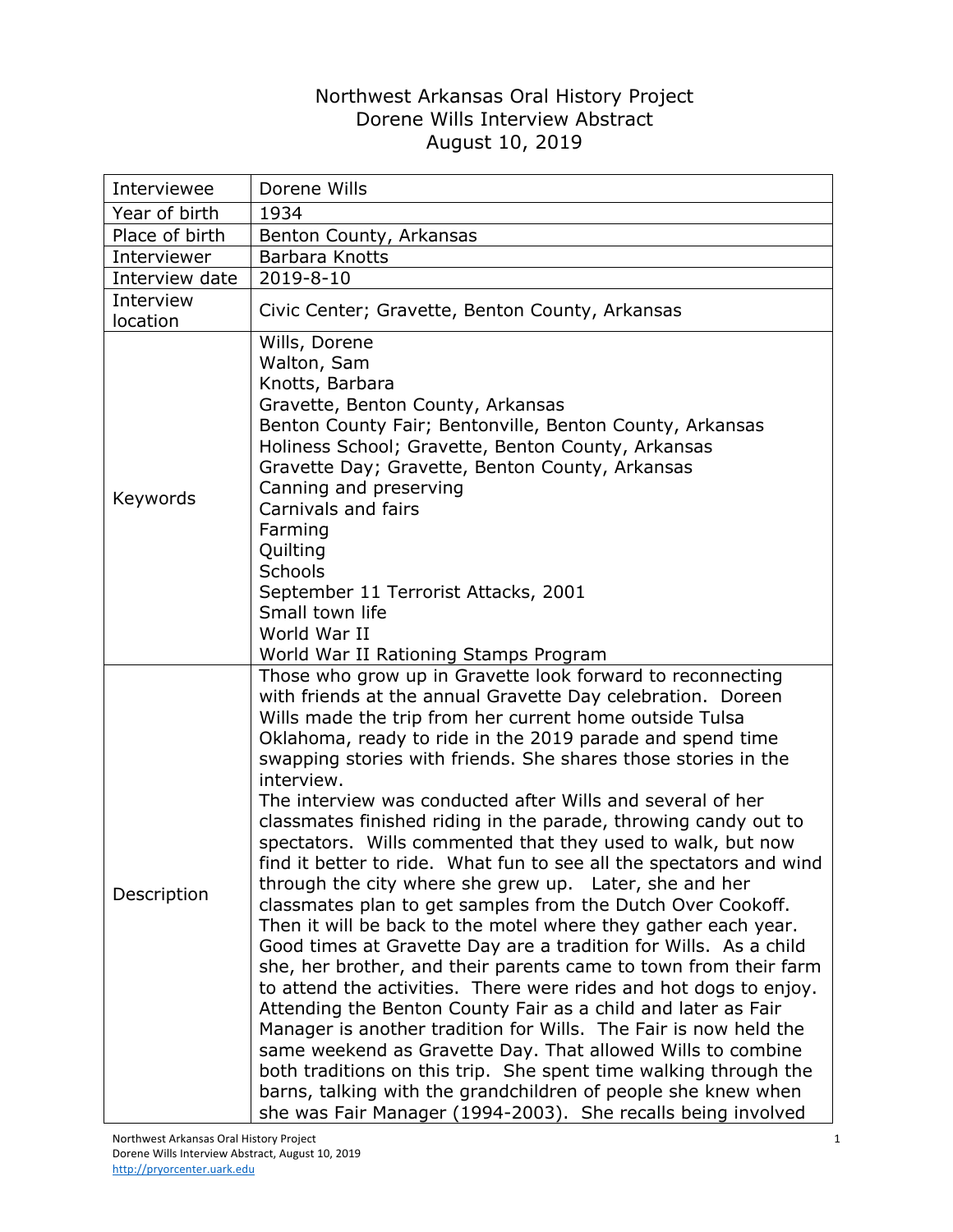|                             | with the Fair when the 911 terrorist attack occurred.<br>Wills' mother was born near Gravette. Her grandfather donated<br>land where the Holiness School is located. Her parents married<br>when they were in their teens, moving to farm 'back in the<br>woods'. Wills spent her childhood there. In Wills' words, she and<br>her family 'lived poor, but never knew it because everyone was<br>in the same boatI had everything I neededwe don't think<br>about needs now, we think about wants wants and needs are a<br>lot different.'<br>Living on the farm meant milking cows, tending chickens, going<br>to school, playing baseball, helping Mom can vegetables from<br>their garden and 'putting down' sauerkraut. Sometime<br>neighbors paid her to help pick beans. The house had a tin roof<br>and no insulation except for the newspaper her mother added.<br>In the winter the family slept upstairs near the chimney for<br>warmth. Twice a year the family visited Bentonville to attend<br>the Benton County Fair and to pay taxes. Some of the visits<br>included time to buy something at Walton's Five and Dime.<br>Before consolidation, Wills attended the Donivan school. High<br>school was in Gravette, graduating in 1943. It took a while for<br>the students from Gravette and those from the Hiwasse and<br>other outlying schools to become friends. Today these are the<br>friends who gather together for Gravette Day.<br>During World War II Wills remembers seeing her first airplane as<br>it flew over their home. These years were ones where families<br>used ration stamps. Her parents would trade their coffee stamps<br>for shoe stamps. Ration stamps for tires were particularly hard<br>to get.<br>Wills attended business college in Joplin, then worked in<br>Bartlesville where both of her children were born. Time in<br>Houston followed before she returned to Arkansas to work for<br>the Extension Office. It was this position that led to her being<br>named Fair Manager. After heart surgery in 2004, Wills began<br>quilting. Her son-in-law loves the quilt she made using his ties.<br>Stories shared, it was time for Wills to get back to friends and<br>the Gravette Day 2019 festivities. |
|-----------------------------|-------------------------------------------------------------------------------------------------------------------------------------------------------------------------------------------------------------------------------------------------------------------------------------------------------------------------------------------------------------------------------------------------------------------------------------------------------------------------------------------------------------------------------------------------------------------------------------------------------------------------------------------------------------------------------------------------------------------------------------------------------------------------------------------------------------------------------------------------------------------------------------------------------------------------------------------------------------------------------------------------------------------------------------------------------------------------------------------------------------------------------------------------------------------------------------------------------------------------------------------------------------------------------------------------------------------------------------------------------------------------------------------------------------------------------------------------------------------------------------------------------------------------------------------------------------------------------------------------------------------------------------------------------------------------------------------------------------------------------------------------------------------------------------------------------------------------------------------------------------------------------------------------------------------------------------------------------------------------------------------------------------------------------------------------------------------------------------------------------------------------------------------------------------------------------------------------------------------------------------------------------------|
| Duration                    | 43 minutes                                                                                                                                                                                                                                                                                                                                                                                                                                                                                                                                                                                                                                                                                                                                                                                                                                                                                                                                                                                                                                                                                                                                                                                                                                                                                                                                                                                                                                                                                                                                                                                                                                                                                                                                                                                                                                                                                                                                                                                                                                                                                                                                                                                                                                                  |
| <b>Audio File</b><br>Format | MP3                                                                                                                                                                                                                                                                                                                                                                                                                                                                                                                                                                                                                                                                                                                                                                                                                                                                                                                                                                                                                                                                                                                                                                                                                                                                                                                                                                                                                                                                                                                                                                                                                                                                                                                                                                                                                                                                                                                                                                                                                                                                                                                                                                                                                                                         |
| Images                      | Yes                                                                                                                                                                                                                                                                                                                                                                                                                                                                                                                                                                                                                                                                                                                                                                                                                                                                                                                                                                                                                                                                                                                                                                                                                                                                                                                                                                                                                                                                                                                                                                                                                                                                                                                                                                                                                                                                                                                                                                                                                                                                                                                                                                                                                                                         |
| Producer                    | Northwest Arkansas Oral History Project                                                                                                                                                                                                                                                                                                                                                                                                                                                                                                                                                                                                                                                                                                                                                                                                                                                                                                                                                                                                                                                                                                                                                                                                                                                                                                                                                                                                                                                                                                                                                                                                                                                                                                                                                                                                                                                                                                                                                                                                                                                                                                                                                                                                                     |
| Copyright                   | Pryor Center for Arkansas Oral and Visual History, University of<br>Arkansas                                                                                                                                                                                                                                                                                                                                                                                                                                                                                                                                                                                                                                                                                                                                                                                                                                                                                                                                                                                                                                                                                                                                                                                                                                                                                                                                                                                                                                                                                                                                                                                                                                                                                                                                                                                                                                                                                                                                                                                                                                                                                                                                                                                |
| <b>Website URL</b>          | http://pryorcenter.uark.edu                                                                                                                                                                                                                                                                                                                                                                                                                                                                                                                                                                                                                                                                                                                                                                                                                                                                                                                                                                                                                                                                                                                                                                                                                                                                                                                                                                                                                                                                                                                                                                                                                                                                                                                                                                                                                                                                                                                                                                                                                                                                                                                                                                                                                                 |
| Questions or<br>Comments    | https://nwaoralhistory.org                                                                                                                                                                                                                                                                                                                                                                                                                                                                                                                                                                                                                                                                                                                                                                                                                                                                                                                                                                                                                                                                                                                                                                                                                                                                                                                                                                                                                                                                                                                                                                                                                                                                                                                                                                                                                                                                                                                                                                                                                                                                                                                                                                                                                                  |
| Interview<br>sidebar        | Wills shared "back then when you brought chicken or cow feed,<br>they came in printed sacks. When Daddy got ready to get feed,<br>Mom and I would go with him and pick out two or three sacks                                                                                                                                                                                                                                                                                                                                                                                                                                                                                                                                                                                                                                                                                                                                                                                                                                                                                                                                                                                                                                                                                                                                                                                                                                                                                                                                                                                                                                                                                                                                                                                                                                                                                                                                                                                                                                                                                                                                                                                                                                                               |